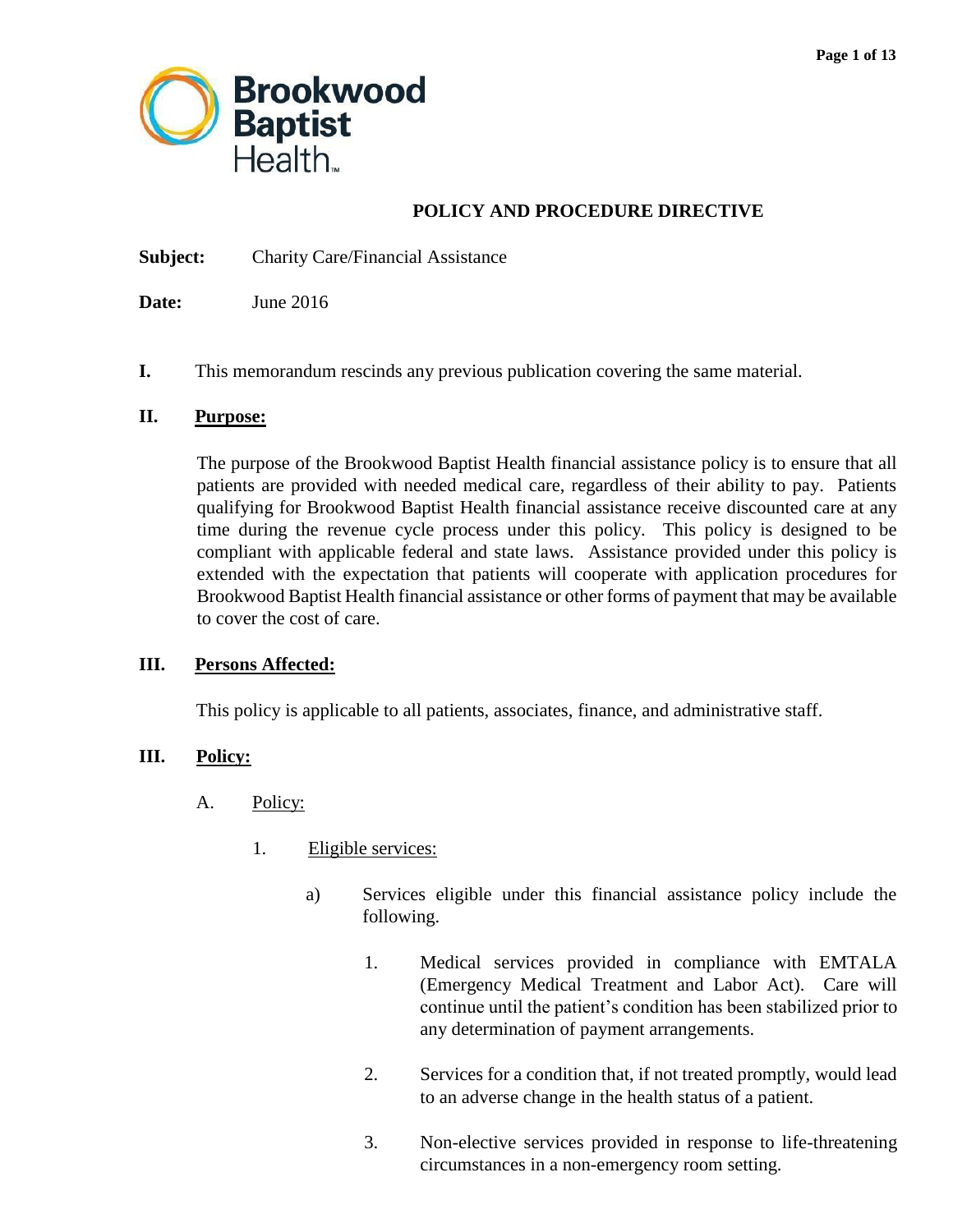#### **III. Policy: (cont'd)**

- 4. Services typically defined by health insurance coverage as "covered items or services," including items and services covered by Medicare.
- 5. Other medically necessary services.
	- b) Services not eligible for financial support include the following.
		- 1. Elective procedures not medically necessary.
		- 2. Other care providers not billed by Brookwood Baptist Health (e.g., independent physician services, ambulance transport services, etc.) Patients must contact the service providers directly to inquire into assistance and negotiate payment arrangements with these practices.
		- If you have any questions please feel free to contact our 3. None of our providers are covered under this Financial Assistance Policy as this policy covers only hospital services. financial counselors for Baptist Princeton, Shelby, Walker or Citizens at 800-443-1039 or 205-599-1216. For Brookwood Medical Center, please call 205-877-1926.

## **IV.** Eligibility criteria:

- a) Financial assistance will be extended to patients, or a patient's Eligibility will be considered for those individuals who are uninsured or underinsured and unable to pay for their care. Eligibility will be based guarantor, in accordance with Brookwood Baptist Health policy. on a combination of family income and assets.
- b) Financial assistance will be extended to patients, or a patient's guarantor, in compliance with federal and state laws. It will be based on financial need and without regard to race, ethnicity, religion, creed, gender, age, social or immigration status, residency, sexual orientation or insurance status.
- c) Applicants for financial assistance are responsible for applying to public programs for available coverage, if applicable, as well as for pursuing public or private health insurance payment options for care identified by Brookwood Baptist Health.
- applying for programs that may pay for the cost of care provided by d) Patients, or patient's guarantors, who choose not to cooperate in Brookwood Baptist Health, may be denied financial assistance.
- accordance e) In accordance with FEDERAL EMERGENCY MEDICAL TREATMENT AND LABOR ACT (EMTALA) regulations,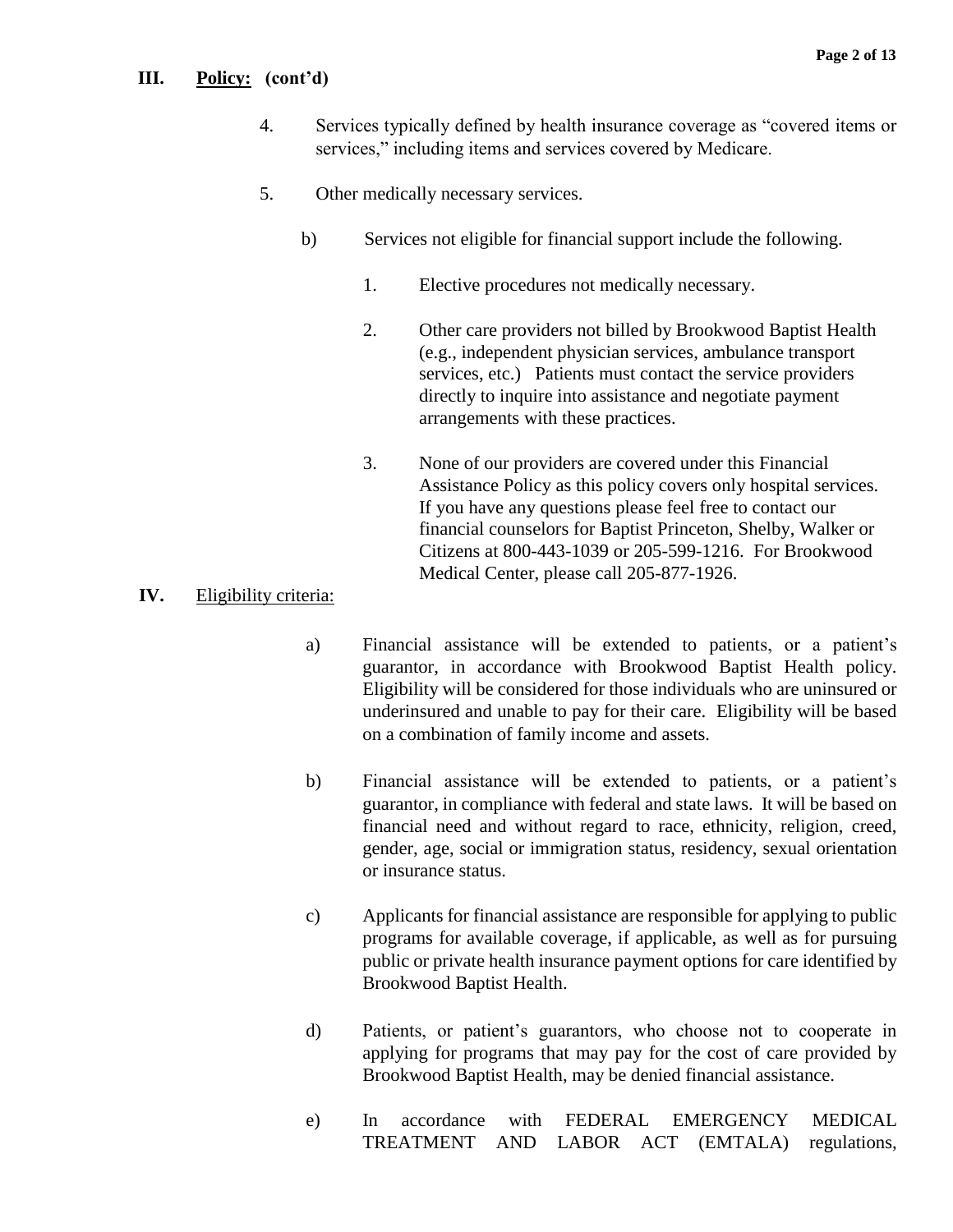Brookwood Baptist Health will not delay examination or treatment in order to inquire about methods of payment or insurance coverage.

 obtain financial assistance and are expected to contribute to the cost of f) Patients, or patient's guarantors, must cooperate with the procedures to their care based on their individual ability to pay.

## **III. Policy: (cont'd)**

- 3. Assistance criteria:
	- a) The federal poverty level will be used to determine a patient's eligibility for financial assistance. The type of assistance to be provided will be based on a combination of family income and assets.
	- b) Free Care Program Patients, or their guarantors, with family income that falls below 200% of the federal poverty level, and with assets totaling less than the equivalent of 100% of the Federal Poverty Level, will be eligible for the Free Care Program.
	- c) Discount Care Program Patients, or their guarantors, with family income that falls between 200% - 300% of the federal poverty level, and with assets totaling less than the equivalent of 100% of the Federal Poverty Level, will be eligible for the Discount Care Program.
		- 1. For eligible services, accounts will be adjusted to the Medicare look back methodology. Accounts will be adjusted further, according the schedule outlined below:
			- a. Family income of 200% to 225% FPL- Adjust balance down to the Medicare look back methodology, then extend an additional 75% discount on patient balance.
			- b. Family income of 226% to 260% FPL- Adjust balance down to the Medicare look back methodology, then extend an additional 50% discount on patient balance.
			- c. Family income of 261% to 300% FPL Adjust balance to the Medicare look back methodology, then extend an additional 25% discount on patient balance.
	- d) Medical Indigent Discount Program Financial assistance is typically provided in accordance with the established criteria, however there may occasionally be the need to grant assistance to applicants with family income exceeding 300% FPL.
		- 1. Patients, or their guarantors, with family income exceeding 300% FPL and balances due Brookwood Baptist Health that exceed \$5,000 will be eligible for the Medical Indigent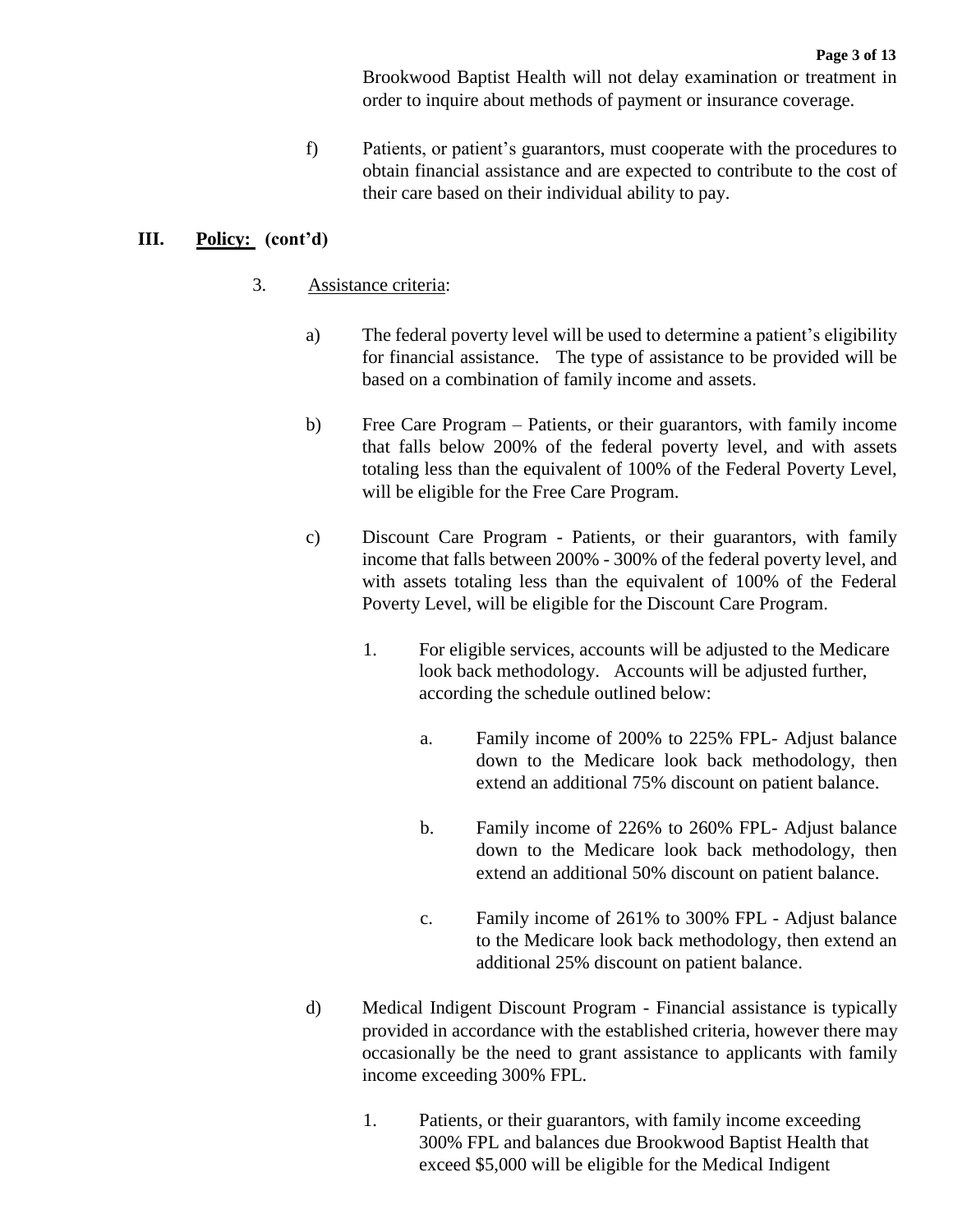**Page 4 of 13**  Discount Program. Under the Medical Indigent Discount Program, the patient payment obligation will be limited to a maximum of 20% of family income.

#### **III. Policy: (cont'd)**

#### 4. Other Discounts:

 a) Uninsured Discount: Patients ineligible for financial assistance and having no third-party coverage for medically necessary services provided by Brookwood Baptist Health will be granted a discount utilizing the Medicare look back methodology.

#### 5. Emergency medical services:

- a) Brookwood Baptist Health will provide individuals requesting emergency care, or those for whom a representative has made a request methods of payment or insurance coverage, or a patient's citizenship or if the patient is unable, a medical screening examination to determine whether an emergency medical condition exists. Brookwood Baptist Health will not delay examination or treatment in order to inquire about legal status.
- patient is able to provide self-care following discharge, or if unable, can receive needed continual care. Appropriate inpatient care will be the patient's insurance is canceled or otherwise discontinues payment b) Brookwood Baptist Health will treat an individual with an emergency medical condition until the condition is resolved or stabilized and the provided for all patients, regardless of ability to pay. No patient will be discharged with an emergency medical condition prior to stabilization if during course of stay.
- c) If a Brookwood Baptist Health hospital does not have the capability to treat the emergency medical condition, it will make an appropriate transfer of the patient to another hospital with sufficient capability.

#### 6. Amounts billed to eligible patients:

a) The amount generally billed or to be collected from patients eligible for financial assistance for eligible services will not exceed the rate paid by the Medicare look back methodology. No patients found eligible for financial assistance will be billed gross charges for eligible services provided by Brookwood Baptist Health while receiving financial assistance.

#### **III. Policy: (cont'd)**

B. Procedure: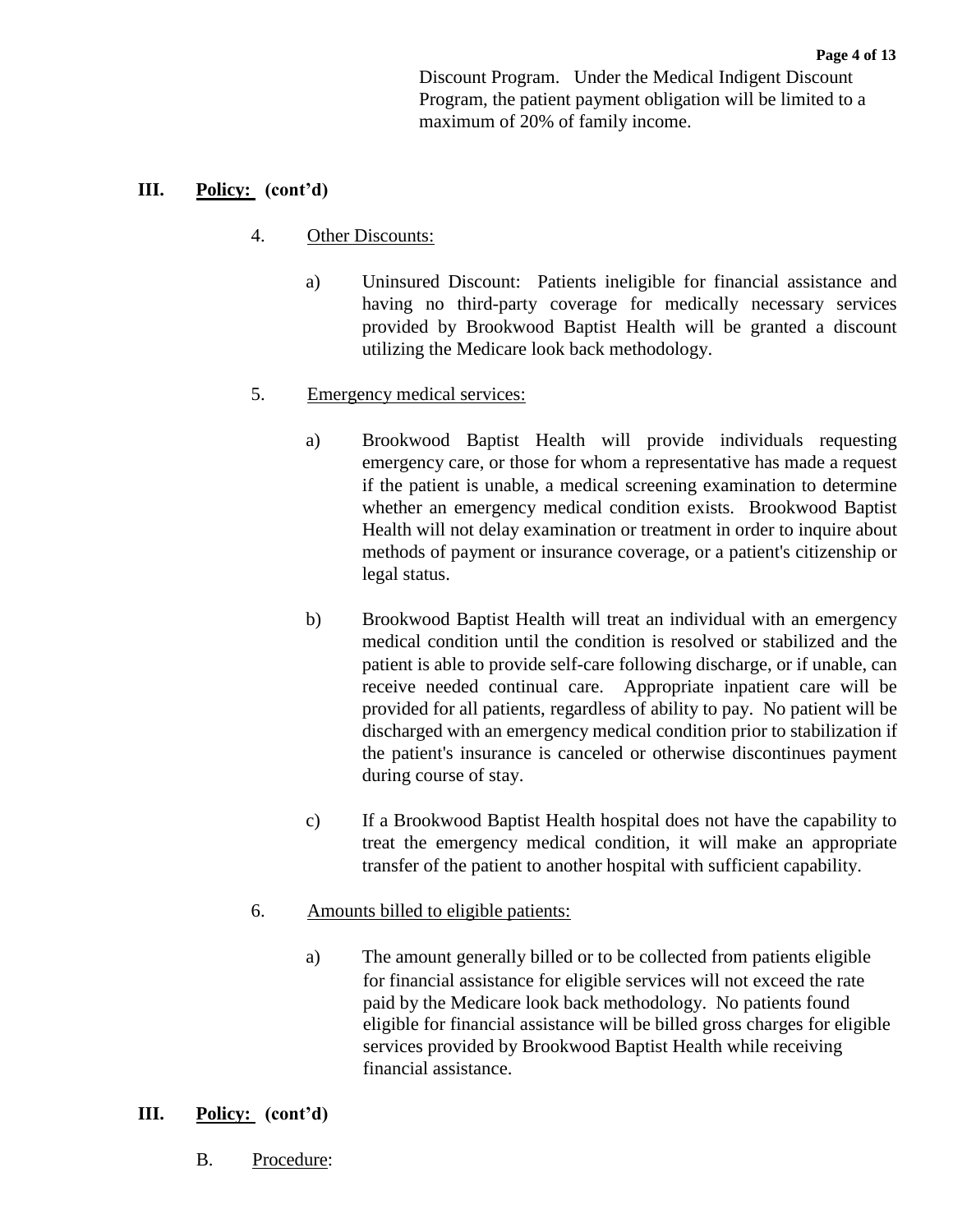#### 1. Application and documentation:

- a) All applicants must complete the Brookwood Baptist Health Financial Assistance application form and provide the following documents when applying for financial assistance:
	- 1. Income information such as the most recent income tax return, current pay stubs or direct deposit statements, and for applicants with self-employment income, documentation of income.
	- 2. Asset information such as personal bank account statements, IRA's and other retirement plans and/or pension plans, and real property (incl. recreational vehicles).
- b) The Brookwood Baptist Health policy provides for the protection of equity in a primary residence.
- must be completed and documentation provided in order for a request to be considered. Financial assistance applications are to be submitted to c) The Brookwood Baptist Health financial assistance application form the following office:

 Brookwood Baptist Medical Center *Centralized Financial Assistance Center PO Box 66049 Anaheim, California 92816-6049* 

> **Medical Center** Citizens Baptist Medical Center, Princeton Baptist Medical Center, Shelby Baptist Medical Center, and Walker Baptist *Brookwood Baptist Health 833 Princeton Ave SW Professional Office Building III, Suite 300 Birmingham, AL 35211*

- d) The financial assistance application form must be completed and documentation provided in order for a request to be considered. Any applications returned requiring additional information will be held for 14 days from the date the letter was mailed to the applicant requesting this information. If the information is not received within 14 days, collection actions may be initiated.
- e) Once an eligibility determination has been made, the patient will be financial assistance for a period of up to three (3) months, except in the Walker Cancer Center where eligibility will be granted for a twelve (12) notified in writing. If eligibility is approved, the patient will be granted case for patients of Hope Clinic, Faith Clinic and the month period from the application approval date.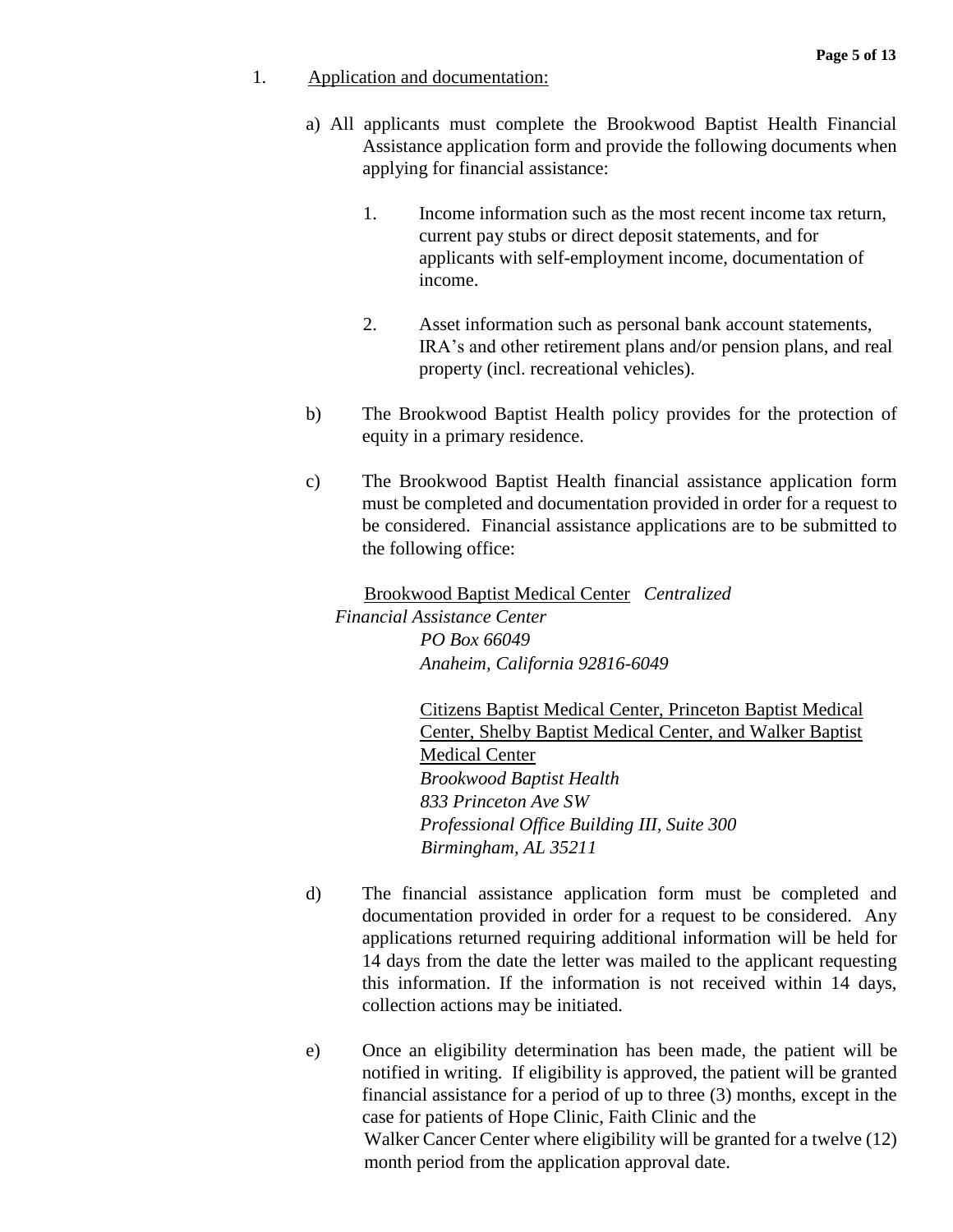- f) Financial assistance will also be applied to all eligible accounts incurred for services received three (3) months prior to application date, except Cancer Center where it will be applied to all eligible accounts incurred in the case of patients of Hope Clinic, Faith Clinic and the Walker for services received (12) months prior to the application date.
- g) Patient payments made prior to financial assistance eligibility determination for qualifying accounts will be refunded to the patient if the patient qualifies for the Brookwood Baptist Health Free Care financial assistance program.
- h) If denied eligibility for any of the financial assistance offered by apply at any time there has been a significant change of income or status. Payment made in excess of the amount determined owed by a patient found eligible for financial assistance due to a change in income or status Brookwood Baptist Health, the patient or the patient's guarantor may rewill not be refunded.

## 2. Presumptive eligibility:

- a) Brookwood Baptist Health recognizes that not all patients, or a patient's guarantors, are capable of completing a financial assistance application or providing requisite documentation. For patients, or a patient's presumptive eligibility may be determined on the basis of individual life circumstances, and may be granted to patients based on their eligibility guarantors, unable to provide required documentation, Brookwood Baptist Health may grant financial assistance. In particular, for other programs such as:
	- 1. Homelessness or receipt of care from a homeless clinic;
	- 2. SNAP (Supplemental Nutritional Assistance Program, formerly known as Food Stamps) benefits; or
	- 3. Incarceration in a correctional institution.
- b) Brookwood Baptist Health may utilize a third-party to review order to assess financial need. This review provides information that information on non-responsive patients, or the patient's guarantors, in enables Brookwood Baptist Health to make an informed decision on the financial need of non- responsive patients utilizing the best estimates available in the absence of information provided directly by the patient.

## **III. Policy: (cont'd)**

 c) This review utilizes a healthcare industry-recognized, predictive model that is based on public record databases. The model incorporates public record data to calculate a socio-economic and financial capacity score that includes estimates for income, assets and liquidity. The model's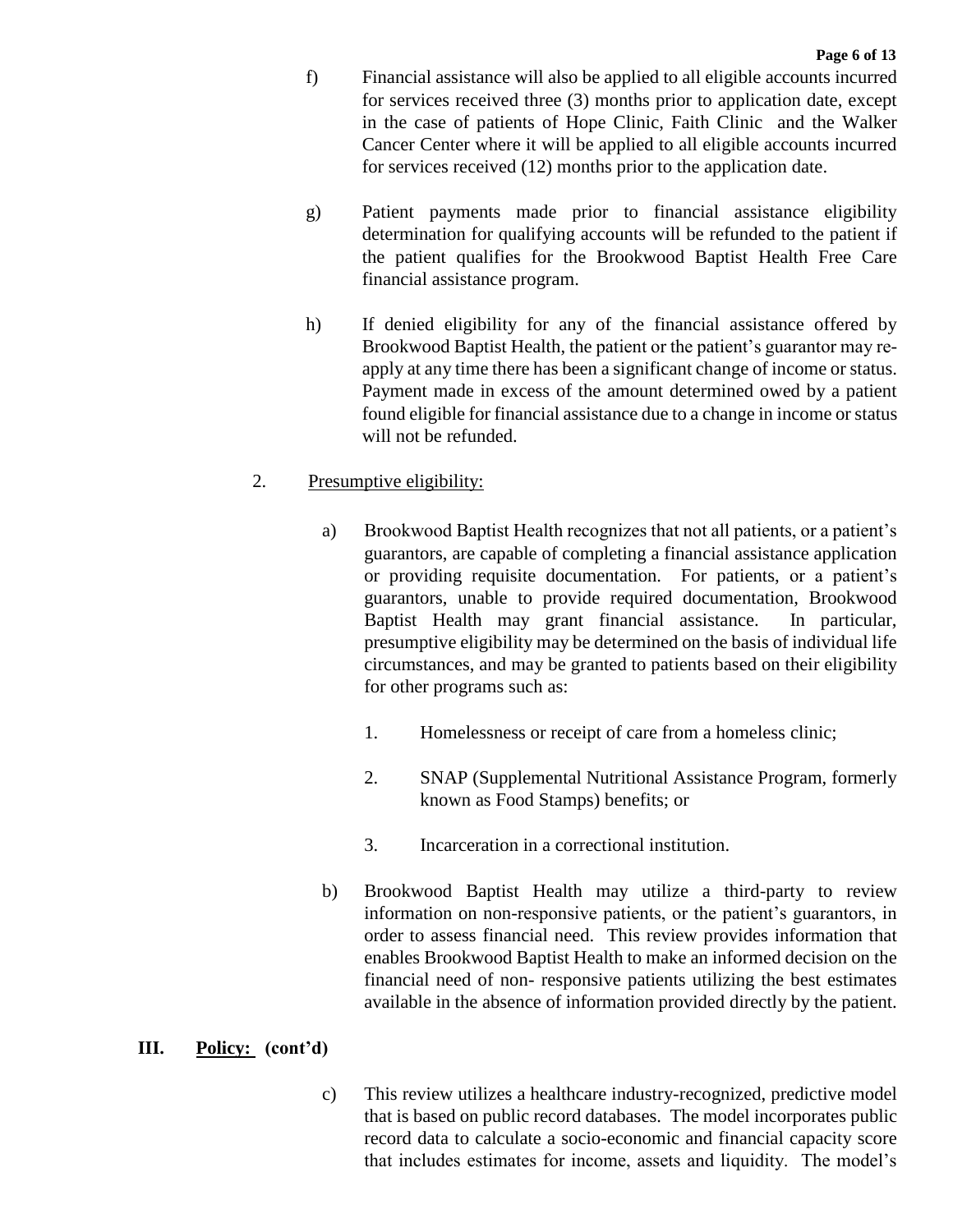Brookwood Baptist Health. The predictive model enables Brookwood Baptist Health to assess whether a patient is characteristic of other patients who have historically qualified for financial assistance under rule set is designed to assess each patient to the same standards and is calibrated against historical financial assistance approvals for the traditional application process.

- Baptist Health to grant presumptive eligibility in cases where there is an absence of information provided directly by the patient. After efforts to confirm coverage availability, the predictive model provides a systematic method to grant presumptive eligibility to financially needy d) Information from the predictive model may be used by Brookwood patients.
- e) In the event a patient does not qualify under the presumptive rule set, the patient may still provide requisite information and be considered under the traditional financial assistance application process.
- f) Patient accounts granted presumptive eligibility will be reclassified for full financial assistance, will not be sent to collection, and will not under the financial assistance policy. These accounts will be approved be included in bad debt expense.
- g) Presumptive screening provides benefit to the community by enabling Brookwood Baptist Health to systematically identify financially needy patients, reduce administrative burdens, and provide financial assistance to patients and the guarantors, some of whom not have been responsive to the financial assistance application process.

# 3. Other Qualifying Programs

a) Brookwood Baptist Health will grant eligibility for financial assistance to patients who are beneficiaries of the AL Medicaid Program for services eligible under this policy but not covered by AL Medicaid. Financial assistance will also be granted for copayments associated with inpatient hospital services for patients who are unable to pay these fees at the time of service or after having been issued an invoice for them.

# **III.** Policy: (cont'd)

- Notification about financial assistance:
- Brookwood Baptist Health widely publicizes our financial assistance 4. Notification about financial assistance:<br>
a) Brookwood Baptist Health widely publicizes our financial assistance<br>
policy. Information on financial assistance, including a description of the application process and financial assistance applications, is posted on Brookwood Baptist Health websites. Notices on the availability of on Brookwood Baptist Health websites. Notices on the availability of financial assistance includes but are not limited to postings in patient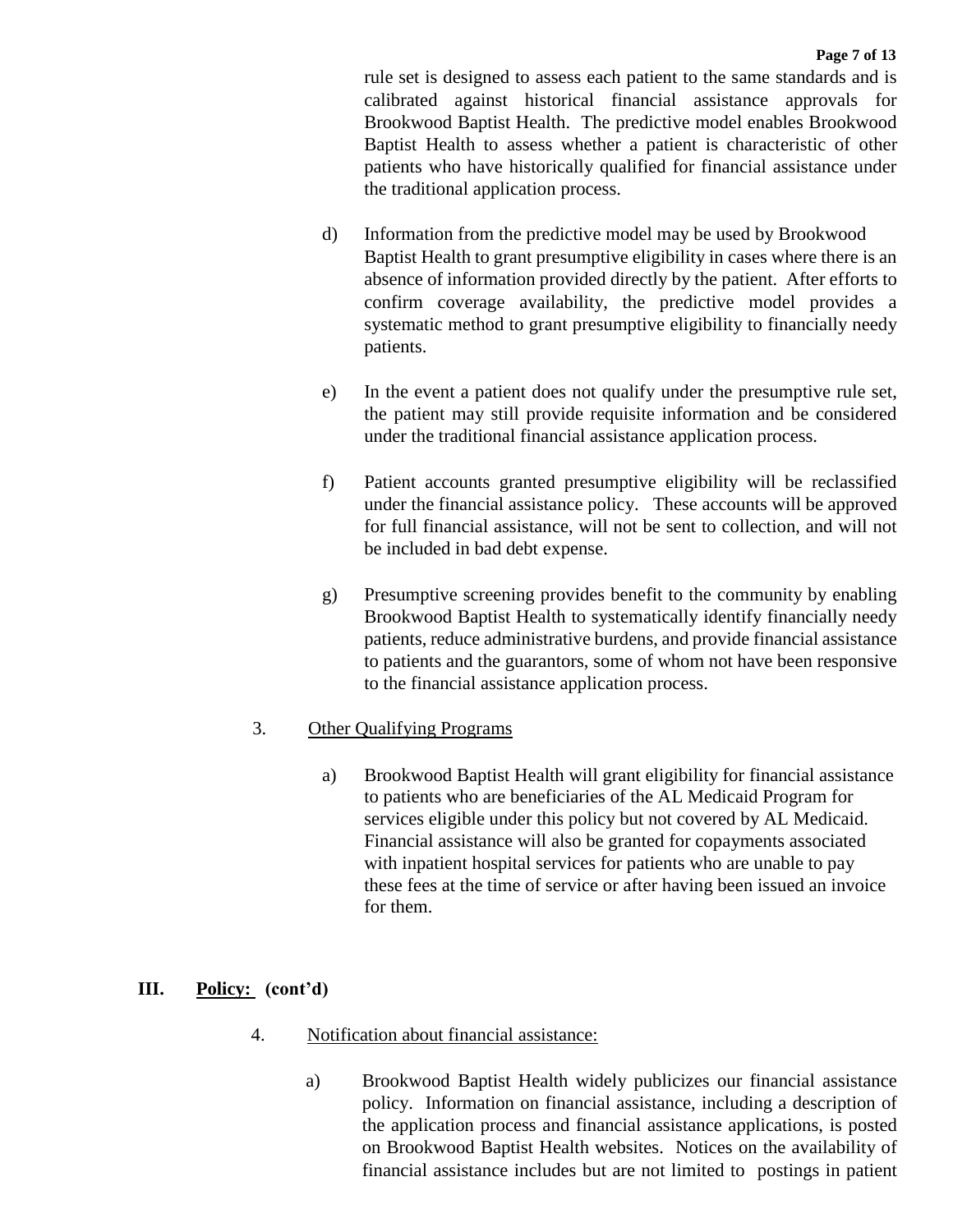admission and registration areas, in the patient handbook provided at the time of inpatient admission, and included with patient invoices and billing statements. Additional or substituted measures may be used by Brookwood Baptist Health as appropriate.

 b) A request for financial assistance may be made by the patient, a patient's guarantor, a family member, close friend, or associate of the patient, subject to applicable privacy laws. Brookwood Baptist Health will respond to any oral or written requests for more information on the financial assistance policy made by a patient or any interested party.

## 5. Appeals and dispute resolution:

- a) Patients may seek a review from the Brookwood Baptist Health in the event of a dispute over the application of this financial assistance policy. Patients denied financial assistance may also appeal their eligibility determination.
- b) Disputes and appeals may be filed by contacting the Director of Revenue Analysis. The basis for the dispute or appeal should be in writing and submitted within 30 days of the patient's experience giving rise to the dispute or notification of the decision on financial assistance eligibility.
- c) Disputes or appeals should be submitted to the following office:

 Brookwood Baptist Medical Center *Centralized Financial Assistance Center PO Box 66049 Anaheim, California 92816-6049* 

Medical Center Citizens Baptist Medical Center, Princeton Baptist Medical Center, Shelby Baptist Medical Center, and Walker Baptist *Brookwood Baptist Health 833 Princeton Ave SW Professional Office Building III, Suite 300 Birmingham, AL 35211* 

- Collection policy:
- 6. Collection policy:<br>
a) Brookwood Baptist Health's collection policy is designed to comply with federal and state laws and regulations governing healthcare billing and collections.
	- b) No extraordinary collection actions will be pursued against any patient within 120 days of issuing the initial bill. During this time, Brookwood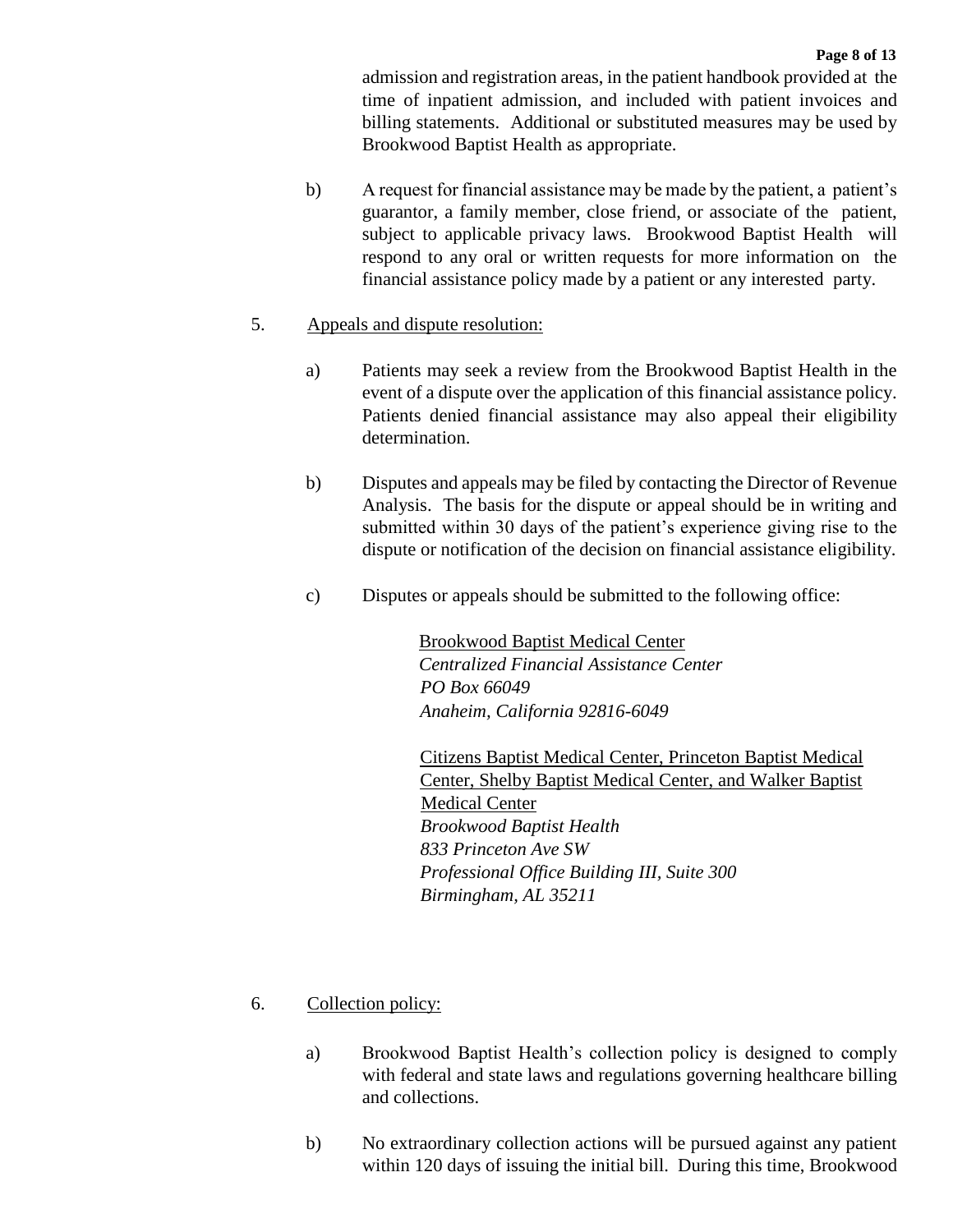Baptist Health will make reasonable efforts to determine whether that patient is eligible for financial assistance. Reasonable efforts shall identified by the patient, or patient's guarantor, have been billed by presumptive eligibility prior to sending the accounts of uninsured include, but not be limited to, validating that the patient owes the unpaid bills and that all sources of third-party payments that have been Brookwood Baptist Health, as well as informing patients of the Brookwood Baptist Health financial assistance policy and screening for patients to bad debt.

- applied for health care coverage under Medicaid or other publiclysponsored health care programs and is awaiting a decision on c) Brookwood Baptist Health will refrain from pursuing extraordinary collection actions against any patient, or patient's guarantor, who has the application.
- d) Brookwood Baptist Health policy regarding care for emergency medical conditions prohibits demanding payment prior to a patient receiving services, or permitting collection activities that could interfere with provision of emergency medical care.
- assistance be included in all invoices sent to patients informing them of any outstanding balance due. The following collection actions may be patients: the use of third party collection agencies, credit reporting, garnishments, and liens on insurance settlements associated with the patient has made no attempt to resolve accounts due and there has been e) Brookwood Baptist Health policy requires that information on financial utilized by Brookwood Baptist Health when pursuing payment from medical treatment for which there is an outstanding balance. Brookwood Baptist Health may sell patient accounts, in the event that a no activity on the account for at least 360 days.
- f) No collection agency, law firm, or individual may initiate legal action for non-payment of a Brookwood Baptist Health bill against a patient, or patient's guarantor, without the written approval of an authorized Brookwood Baptist Health employee.
- 7. Regulatory requirements: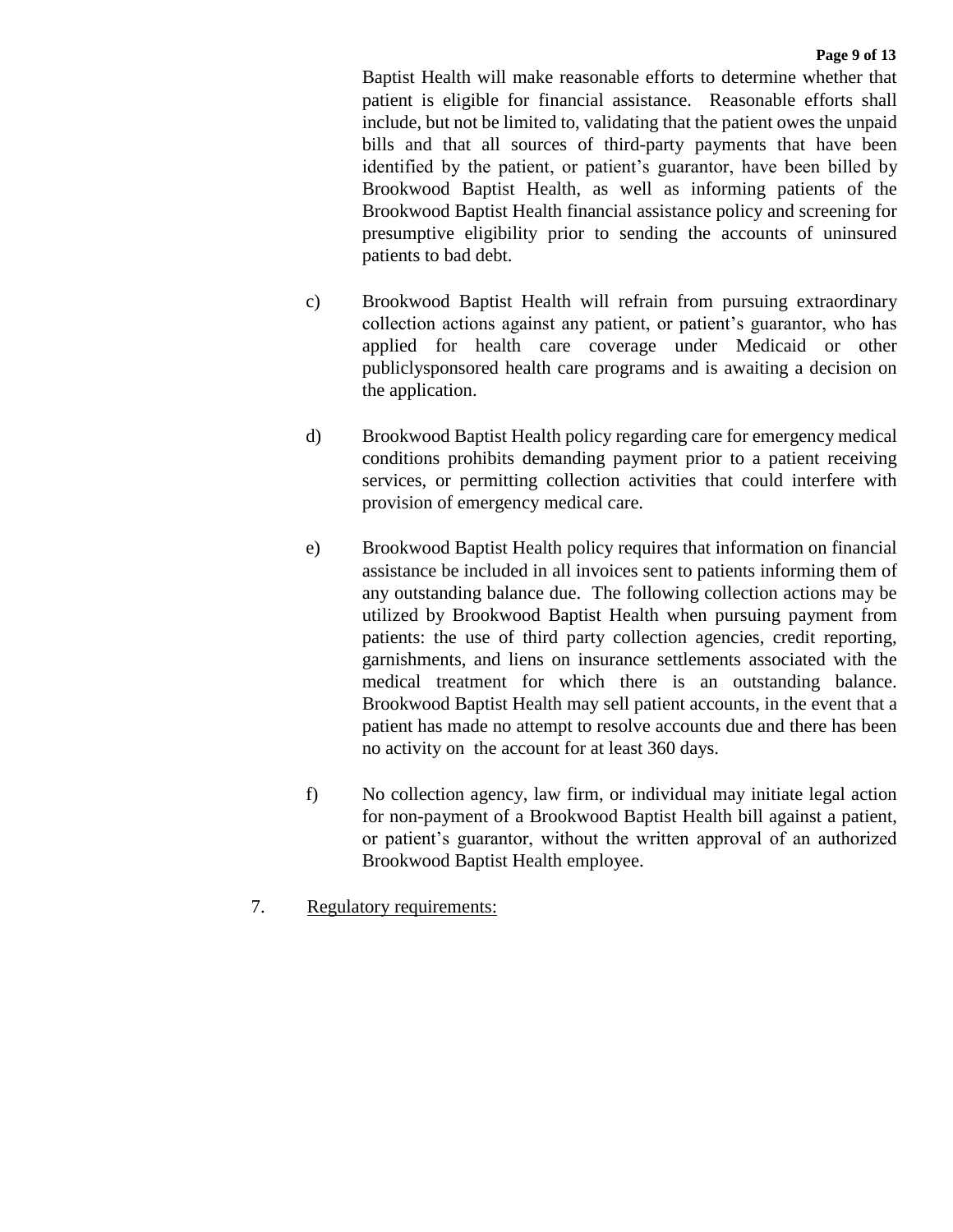$a)$ a) In implementing this policy, Brookwood Baptist Health management will comply with federal and state laws, rules, and regulations that may apply.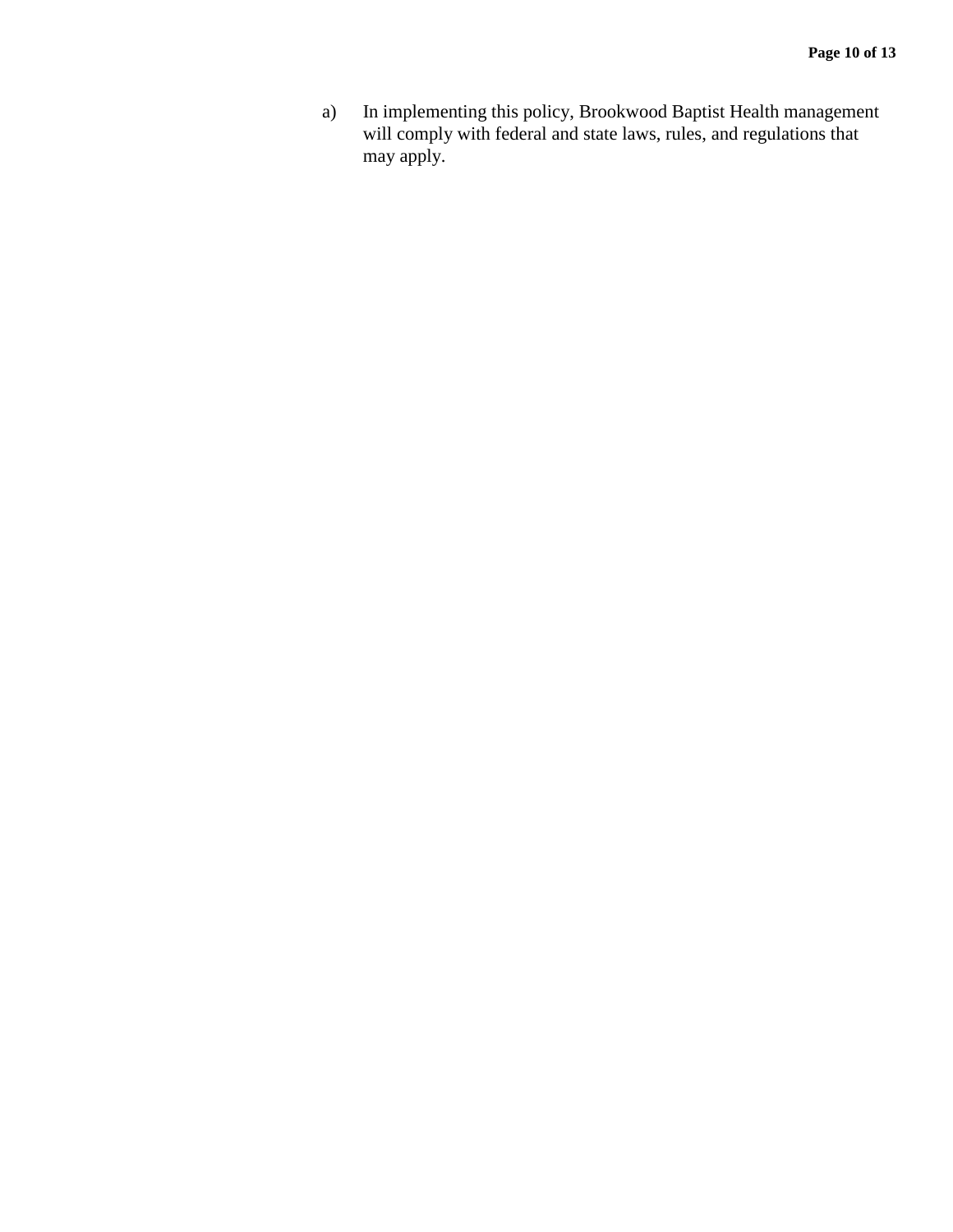- Record keeping:
- $a)$ 8. Record keeping:<br>
a) Brookwood Baptist Health will document all financial assistance in order to maintain proper controls and meet all internal and external compliance requirements.
- 9. Policy approval:
	- a) The Brookwood Baptist Health financial assistance policy is subject to periodic to the policy must be approved by the Brookwood Baptist Health Chief Financial Officer, Brookwood Baptist Medical Center Chief Financial Officer review and may be revised at any time as business needs require. Any changes and Brookwood Baptist Medical Center Administrative P&P Committee.
- $C_{\cdot}$ Definitions:
	- 1. The following definitions are applicable to all sections of this policy.
		- a) Amount Generally Billed: The amount generally billed is the expected payment from patients, or a patient's guarantor, eligible for financial assistance. This amount will not exceed the Medicare look back methodology.
		- includes personal bank accounts with balances exceeding daily living b) Assets: Assets are defined as property outside primary residence, which expenses, IRA's, retirement plans and/or pension plans, and real property (incl. recreational vehicles).
		- c) Discount Care Program: Financial assistance that provides a percentage discount, based on a sliding scale, for eligible patients, or patient guarantors, with annualized family incomes between 200-300% of the Federal Poverty Level.
		- d) Emergency Medical Condition: As defined in Section 1867 of the Social Security Act (42 U.S.C. 1395dd).
		- e) Eamily: As defined by the U.S. Census Bureau, a group of two or more people who reside together and who are related by birth, marriage, or adoption. If a patient claims someone as a dependent on their income tax return, according to the Internal Revenue Service rules, they may be considered a dependent for the purpose of determining eligibility under the Brookwood Baptist Health financial assistance policy.

#### **III.** Policy: (cont'd)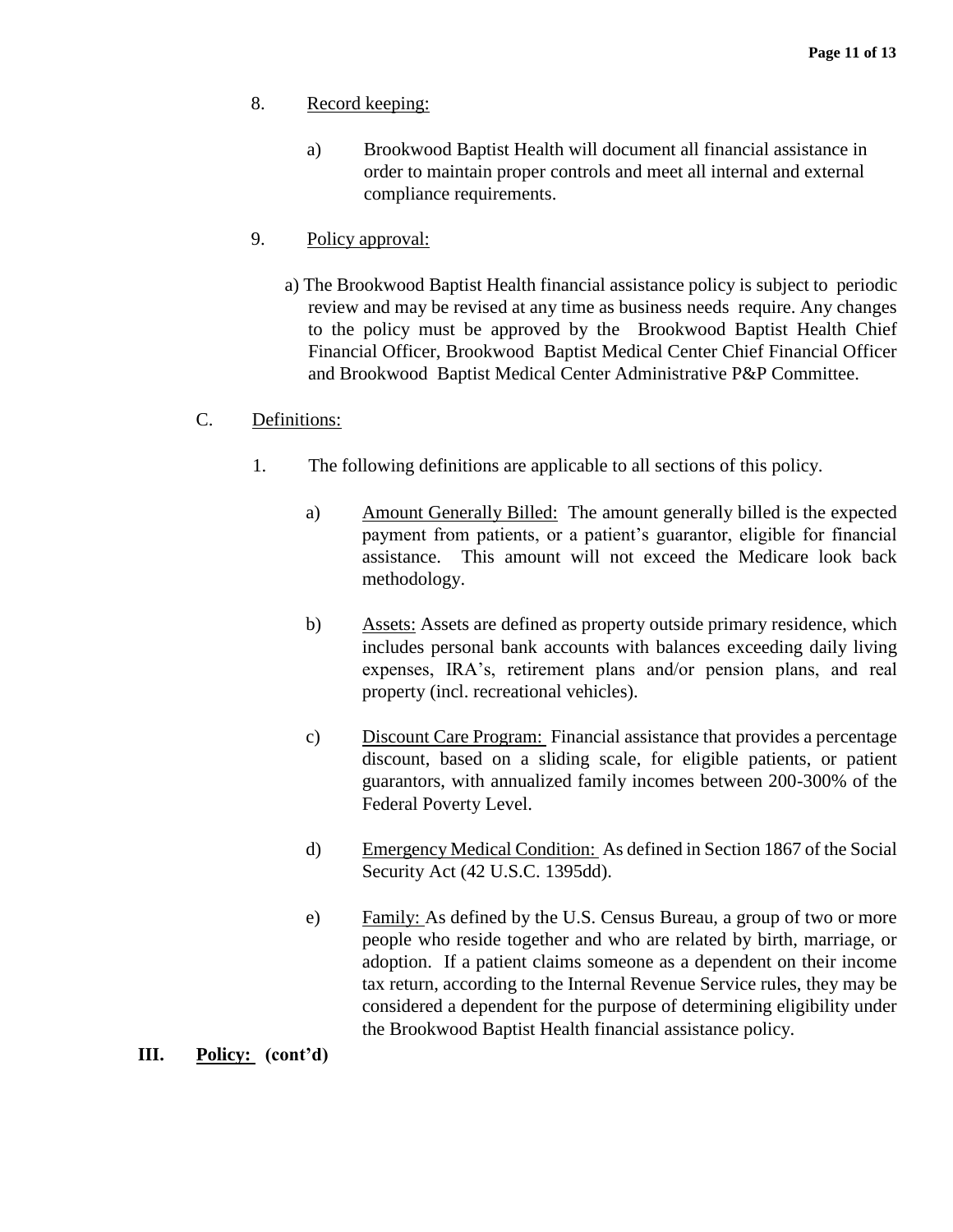- f) Family Income: An applicant's family income is the combined income from all adult members of the family living in the household and included on the most recent federal income tax return. For patients under 19 years of age, who are not emancipated, family income includes that of the parents and/or step-parents, caretaker relatives, or legal guardians.
- g) Federal Poverty Level: The Federal Poverty Level (FPL) uses income thresholds that vary by family size and composition to determine who is Register by the United States Department of Health and Human Services under authority of subsection (2) of Section 9902 of Title 42 of the in poverty in the United States. It is updated periodically in the Federal United States Code. Current FPL guidelines can be referenced at http://aspe.hhs.gov/POVERTY/
- h) Financial Assistance: Assistance provided to eligible patients who would otherwise experience financial hardship if expected to pay the full cost of medically necessary services provided by Brookwood Baptist Health.
- i) Free Care Program: Fully discounted financial assistance provided to eligible patients, or their guarantors, without insurance and with family income that falls below 200% of the federal poverty level.
- j) Gross charges: Total charges at full established rate for the provision of patient care services before deductions from revenue are applied.
- k) Guarantor: An individual other than the patient who is responsible for payment of the patient's bill.
- l) Medical Indigent Discount Program: Financial assistance provided to medical services provided by Brookwood Baptist Health that exceed eligible patients with annualized family incomes in excess of 300% of the Federal Poverty Level and financial obligations resulting from \$5,000.
- m) Medically Necessary: As defined by Medicare as services or items reasonable and necessary for the diagnosis or treatment of illness or injury.
- n) Underinsured Patient: An individual, with private or public insurance coverage, for whom it would be a financial hardship to fully pay the expected out-of-pocket expenses for medical services provided by Brookwood Baptist Health.